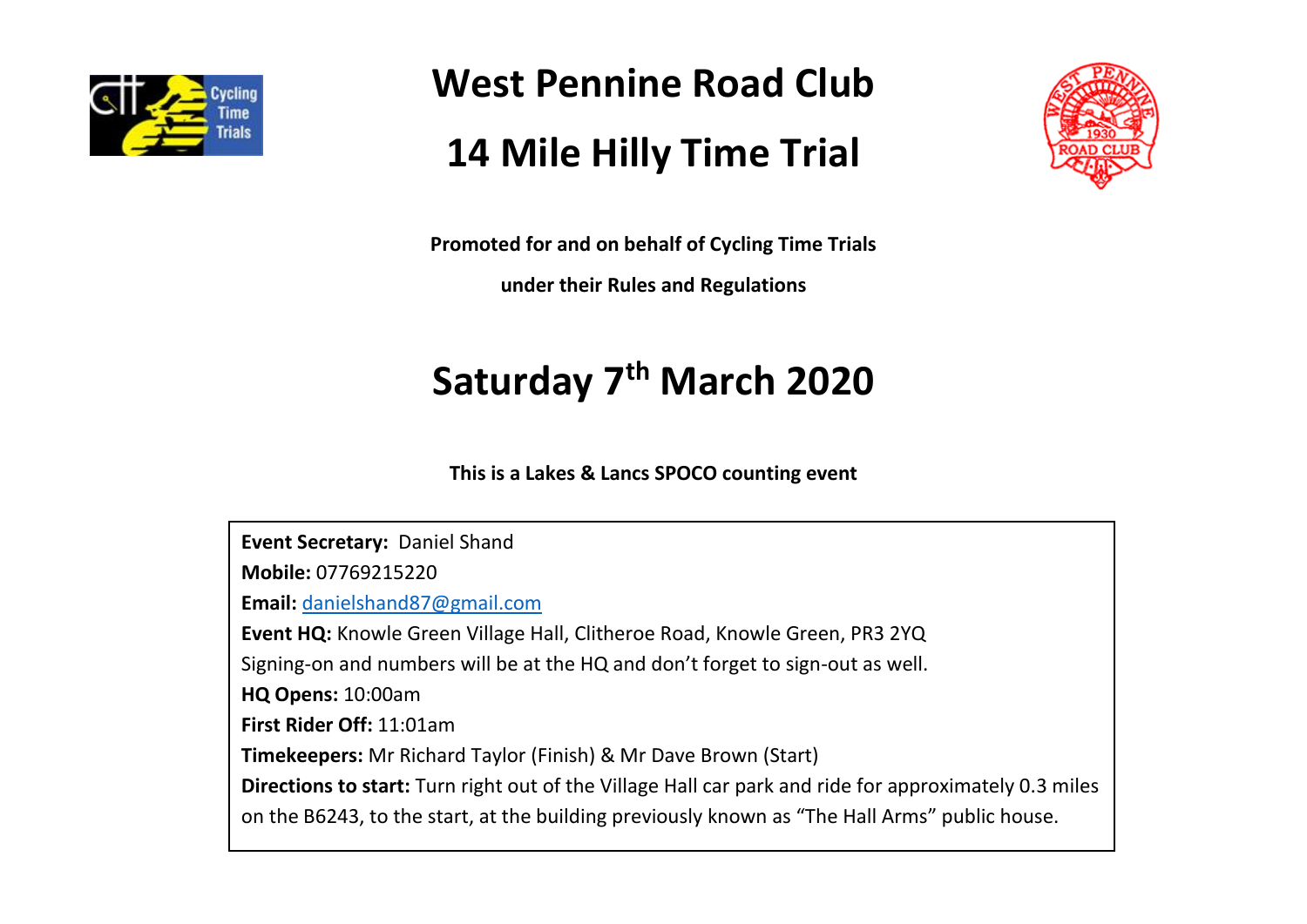## **CTT Regulation 17: Signing-on & Signing-Out Sheet**

- a) The Competitors in all types of events must make themselves aware of any special safety instructions for the event and sign the official Signing-on Sheet when collecting their number.
- b) In Type A events a competitor must return to the events HQ either during the event or within a reasonable time after the last rider has finished the even and must (i) return their number and (ii) sign the official Signing–Out Sheet.

### **Local Regulations**

All riders must observe and adhere to the following local CTT D.C. regulations:

**Local Reg. No. 5:** In ALL events, competitors prior to starting are not permitted to ride past the finish timekeeper during the duration of the event.

**Local Reg. No. 6:** Any competitor making a "U" turn in the vicinity of the start or finish will be disqualified from the event.

**Local Reg. No. 10:** Warming up on the course is not permitted during the duration of the event.

**Local Reg No. 15:** Riders must keep on the left hand side of the road unless overtaking. Failure to comply with the above may lead to disqualification.

## **Other Information**

- Riders must give their number at the finish or elsewhere if requested.
- Riders must NOT STAND in the road at the start or finish. (This constitutes obstruction and is a breach of Regulations).
- Riders must NOT ride with their heads down.
- Riders MUST GIVE WAY at the Right Turn back on to the B6243. Riders not giving way will be disqualified.

## **Rider Safety**

**Helmets:** All competitors under the age of 18 and/or juniors must wear a HELMET of HARD/SOFT SHELL construction that conforms to a recognised Standard (See Regulation 15). Cycling Time Trials strongly recommends ALL competitors to wear such a helmet.

## **New Regulation for 2020!**

#### **All competitors – please be aware of CTT Regulation 14:**

**Compulsory Use of Rear Red Light –** No competitor shall be permitted to start either a Type A or Type B event unless such competitor has affixed to the rear of their machine a working rear red light, either flashing or constant, that is illuminated and in a position that is clearly visible to other road users.

#### **NO REAR LIGHT – NO RIDE.**

#### **Awards** – One rider one prize except for team prize.

|                         | Men | Women |
|-------------------------|-----|-------|
| 1 <sup>st</sup> Fastest | £30 | £30   |
| 2 <sup>nd</sup> Fastest | £25 | £25   |
| 3rd Fastest             | £20 | £20   |
| 4 <sup>th</sup> Fastest | £15 | £15   |
| 5 <sup>th</sup> Fastest | £10 | £10   |

| 1st Fastest V40        | £10                        |
|------------------------|----------------------------|
| <b>1st Fastest V45</b> | £10                        |
| <b>1st Fastest V50</b> | £10                        |
| 1st Fastest V55        | £10                        |
| 1st Fastest V60        | £10                        |
| 1st Fastest V65        | £10                        |
| 1st Fastest V70+       | £10                        |
| 1st Fastest Jun        | £10                        |
| <b>Team Prize</b>      | Fastest team of 3 £10 each |
|                        |                            |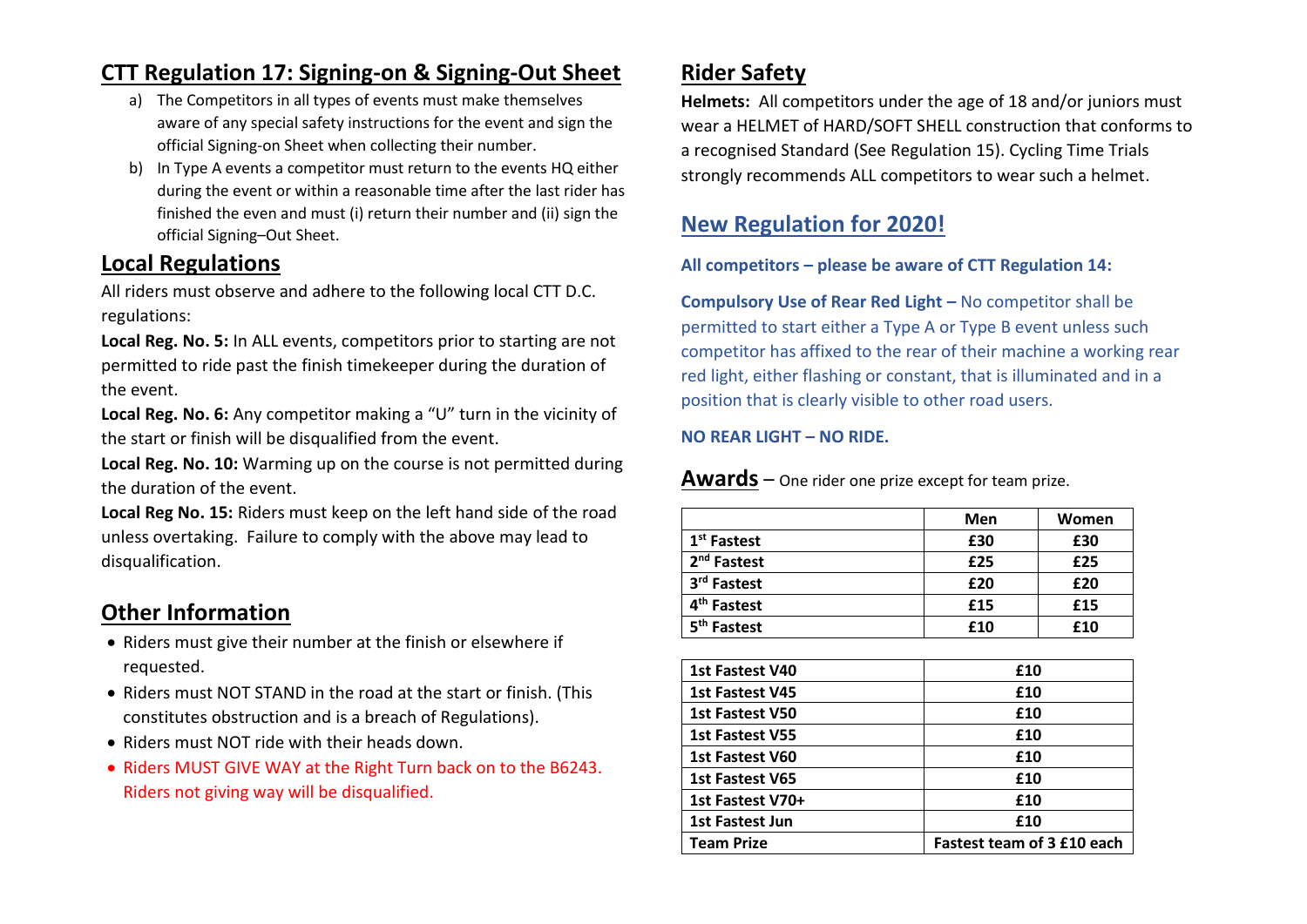#### **Course Details L142**

Start on the B6243 road approximately 2 miles east of Longridge at the easterly side of a field gateway, 30 yards east of the easterly exit to the building previously named "The Hall Arms" which stands at the junction of B6243 with the Ribchester to Longridge fell road and 0.3 miles east of Knowle Green Village Hall. Proceed in an easterly direction on the B6243 through Hurst Green and over Lower Hodder Bridge (TAKE CARE – narrow bridge) continuing on B6243 direction Clitheroe. Immediately before the Edisford Bridge hotel turn sharp left (6.6 miles) direction Bashall Eaves and proceed for one mile to turn left direction Chaigley. Continue to next crossroads where turn left (CAUTION - sharp corner) and continue to the t-junction with the B6243 (9.3 miles). At give-way sign bear right (CAUTION - riders approaching from right) and retrace along B6243 over Lower Hodder Bridge (TAKE CARE – narrow bridge) and through Hurst Green to FINISH approximately 0.2 miles short of the start at the stone gate post at the easterly side of the wide entrance to a metal field gate on left hand side of road and opposite an entrance on the right hand side which is adjacent to a seat and post box (distance 14.6 miles).



Rachall Town

1 Lap Only

GIVE

**Shirebi** 

B6243

EDISFORD RD

**Clitheroe** 

## **Beware of bad road conditions due to the recent bad weather!**

**If there is a problem with a section of the course there is a chance we may have to use an alternate course.**

**Information will be displayed at the HQ with the signing on sheet.**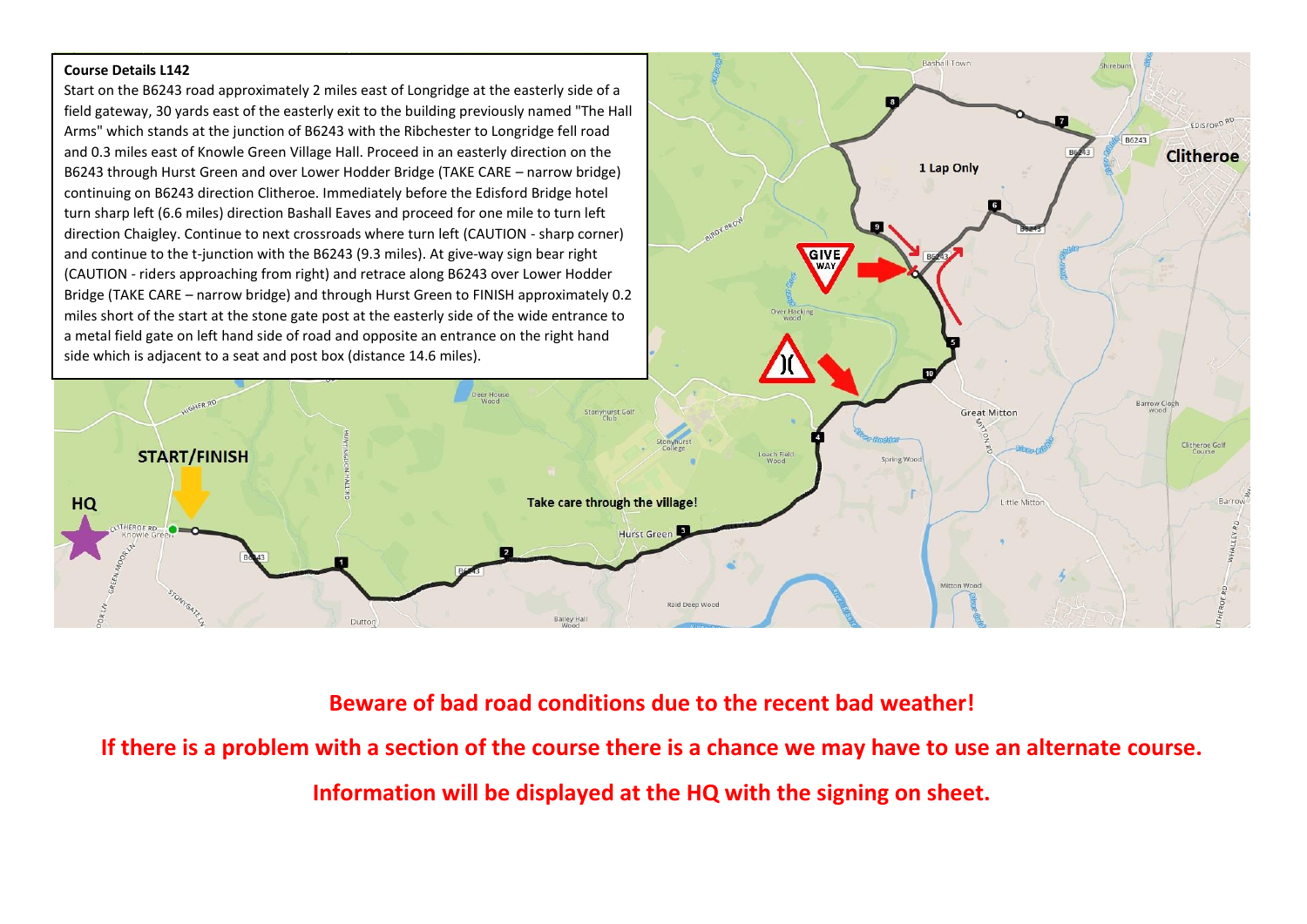| <b>No</b>      | <b>Start</b><br><b>Time</b> | <b>First Name</b> | <b>Surname</b>  | <b>Club</b>                                 | Category  |  |
|----------------|-----------------------------|-------------------|-----------------|---------------------------------------------|-----------|--|
| $\mathbf{1}$   | 11:01                       | Robert            | Hulme           | West Pennine Road Club                      | M - SEN   |  |
| $\overline{2}$ | 11:02                       | Anna              | Weaver          | East Lancashire RC                          | F-SEN     |  |
| 3              | 11:03                       | John              | Wade            | North Lancashire Road Club                  | M - V55   |  |
| 4              | 11:04                       | James             | Bentley         | Lancashire RC                               | M - V60   |  |
| 5              | 11:05                       | Glen              | Turnbull        | MTS Cycle Sport                             | M - V45   |  |
| 6              | 11:06                       | Emma              | Houterman       | North Lancashire Road Club                  | F-SEN     |  |
| $\overline{7}$ | 11:07                       | David             | <b>Stammers</b> | Team ASL-Bolton                             | M - SEN   |  |
| 8              | 11:08                       | Patrick           | Casey           | Team Lifting Gear Products/Cycles In Motion | M - JUN   |  |
| 9              | 11:09                       | Margaret          | Mcnelis         | North Wirral Velo                           | $F - V55$ |  |
| 10             | 11:10                       | Richard           | <b>Bideau</b>   | Pendle Forest CC                            | M - V45   |  |
| 11             | 11:11                       | Phil              | <b>Barnes</b>   | SheHair Racing Team                         | M - V65   |  |
| 12             | 11:12                       | Kevin             | <b>Blades</b>   | <b>Bury Clarion CC</b>                      | M - V45   |  |
| 13             | 11:13                       | Samuel            | Wilson          | East Lancashire RC                          | M - SEN   |  |
| 14             | 11:14                       | Peter             | Rowe            | Kent Valley RC                              | M - V55   |  |
| 15             | 11:15                       | Kieran            | Lacey           | <b>Barrow Central Wheelers</b>              | M - V40   |  |
| 16             | 11:16                       | Andrew            | Newey           | Ribble Valley C&RC                          | M - SEN   |  |
| 17             | 11:17                       | Eamonn            | Quinn           | Lakes Road Club                             | M - V60   |  |
| 18             | 11:18                       | Martyn            | Stewart         | East Lancashire RC                          | M - SEN   |  |
| 19             | 11:19                       | Peter             | Traynor         | Wigan Whs CC                                | M - SEN   |  |
| 20             | 11:20                       | Craig             | Battersby       | <b>Team Chronomaster</b>                    | M - V45   |  |
| 21             | 11:21                       | Sharon            | Clifford        | <b>SheHair Racing Team</b>                  | $F - V55$ |  |
| 22             | 11:22                       | Carl              | Potter          | Lancashire RC                               | M - V45   |  |
| 23             | 11:23                       | Jason             | Mcdonald        | <b>Bury Clarion CC</b>                      | M - V45   |  |
| 24             | 11:24                       | Jason             | Codling         | East Lancashire RC                          | M - V45   |  |
| 25             | 11:25                       | David             | Hargreaves      | North Lancashire Road Club                  | M - V70+  |  |
| 26             | 11:26                       | John              | Huggon          | Ribble Valley C&RC                          | M - V60   |  |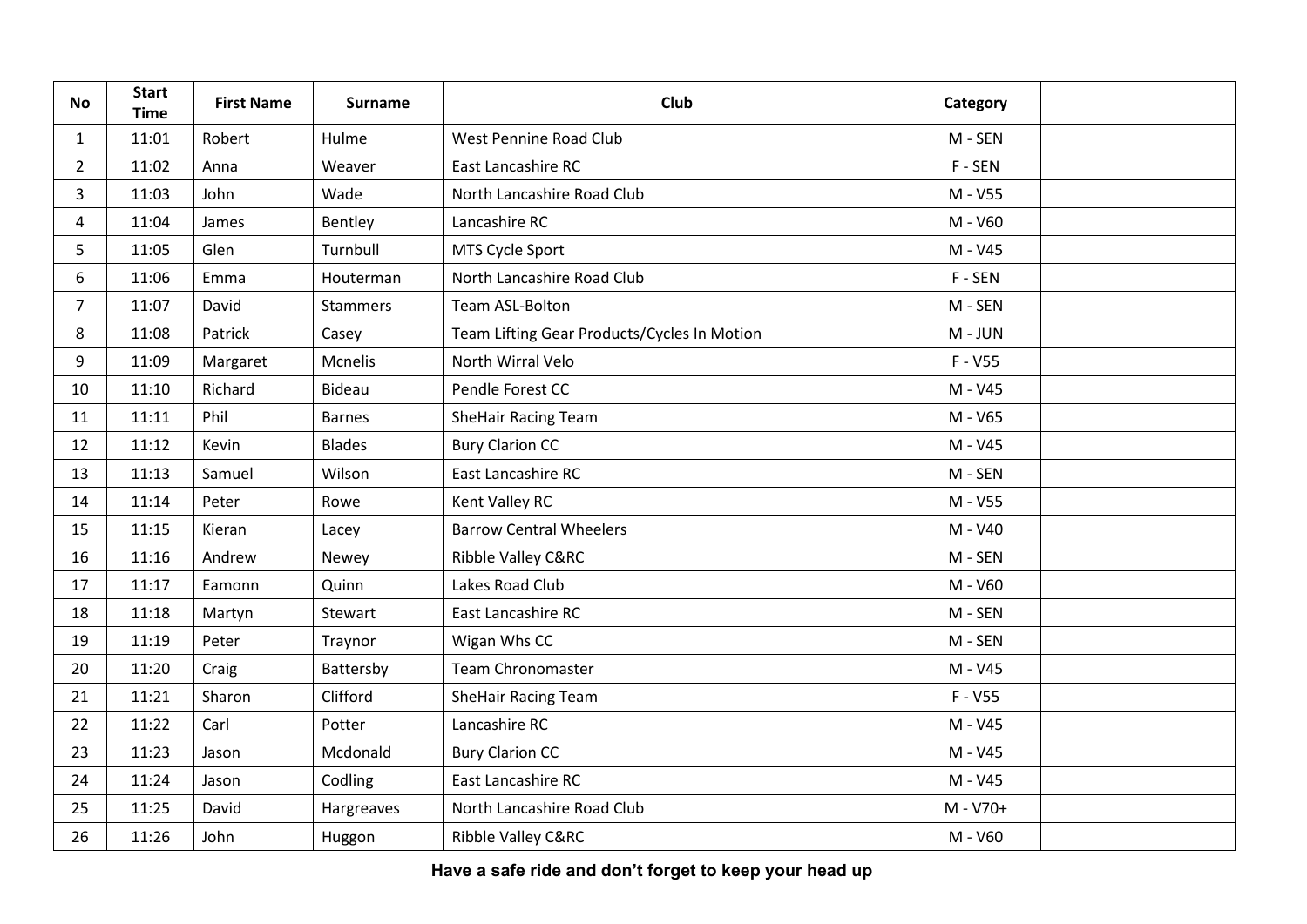| 27 | 11:27 | Fraser     | Snape              | North Lancashire Road Club          | M - V50   |  |
|----|-------|------------|--------------------|-------------------------------------|-----------|--|
| 28 | 11:28 | Claire     | Rushton            | Kent Valley RC                      | $F - V40$ |  |
| 29 | 11:29 | Daniel     | <b>Davies</b>      | Pendle Forest CC                    | M - V70+  |  |
| 30 | 11:30 | Hayley     | Simmonds           | AeroCoach                           | F-SEN     |  |
| 31 | 11:31 | Thomas     | Clough             | Springfield Financial Racing Team   | M - SEN   |  |
| 32 | 11:32 | Patrick    | Hickey             | Rossendale RC                       | M - SEN   |  |
| 33 | 11:33 | Andy       | Gorton             | East Lancashire RC                  | M - V45   |  |
| 34 | 11:34 | Joseph     | Cooke              | East Lancashire RC                  | M - SEN   |  |
| 35 | 11:35 | Charlotte  | Boothman           | Team Lusso                          | F-SEN     |  |
| 36 | 11:36 | Martin     | Welsh              | Pendle Forest CC                    | M - V55   |  |
| 37 | 11:37 | Richard    | Dewhurst           | <b>Limitless Triathlon Coaching</b> | M - SEN   |  |
| 38 | 11:38 | Tim        | Norton             | Lancaster CC                        | M - V60   |  |
| 39 | 11:39 | David      | Tinker             | Clayton Velo                        | M - V60   |  |
| 40 | 11:40 | Paul       | <b>Braithwaite</b> | Pendle Forest CC                    | M - V40   |  |
| 41 | 11:41 | Paul       | Warrener           | Rossendale RC                       | M - V50   |  |
| 42 | 11:42 | Tim        | <b>Bennett</b>     | Kent Valley RC                      | M - V50   |  |
| 43 | 11:43 | Karen      | <b>Bailey</b>      | East Lancashire RC                  | $F - V40$ |  |
| 44 | 11:44 | Corinne    | Side               | University of Derby Cycling Club    | F-SEN     |  |
| 45 | 11:45 | Roy        | Nield              | Lancashire RC                       | M - V50   |  |
| 46 | 11:46 | Gavin      | Wright             | <b>Bury Clarion CC</b>              | M - V45   |  |
| 47 | 11:47 | Tony       | <b>Bowler</b>      | Rossendale RC                       | M - V50   |  |
| 48 | 11:48 | Martin     | <b>Brass</b>       | Pendle Forest CC                    | M - V55   |  |
| 49 | 11:49 | Mark       | Smith              | <b>ABC Centreville</b>              | M - V50   |  |
| 50 | 11:50 | Paul David | Fleming            | Preston Whs                         | M - V50   |  |
| 51 | 11:51 | Tim        | Lawson             | Secret-training CC                  | M - V50   |  |
| 52 | 11:52 | Roy        | Flanagan           | Rossendale RC                       | M - V60   |  |
| 53 | 11:53 | Michael    | Stanley            | North Wirral Velo                   | M - V55   |  |